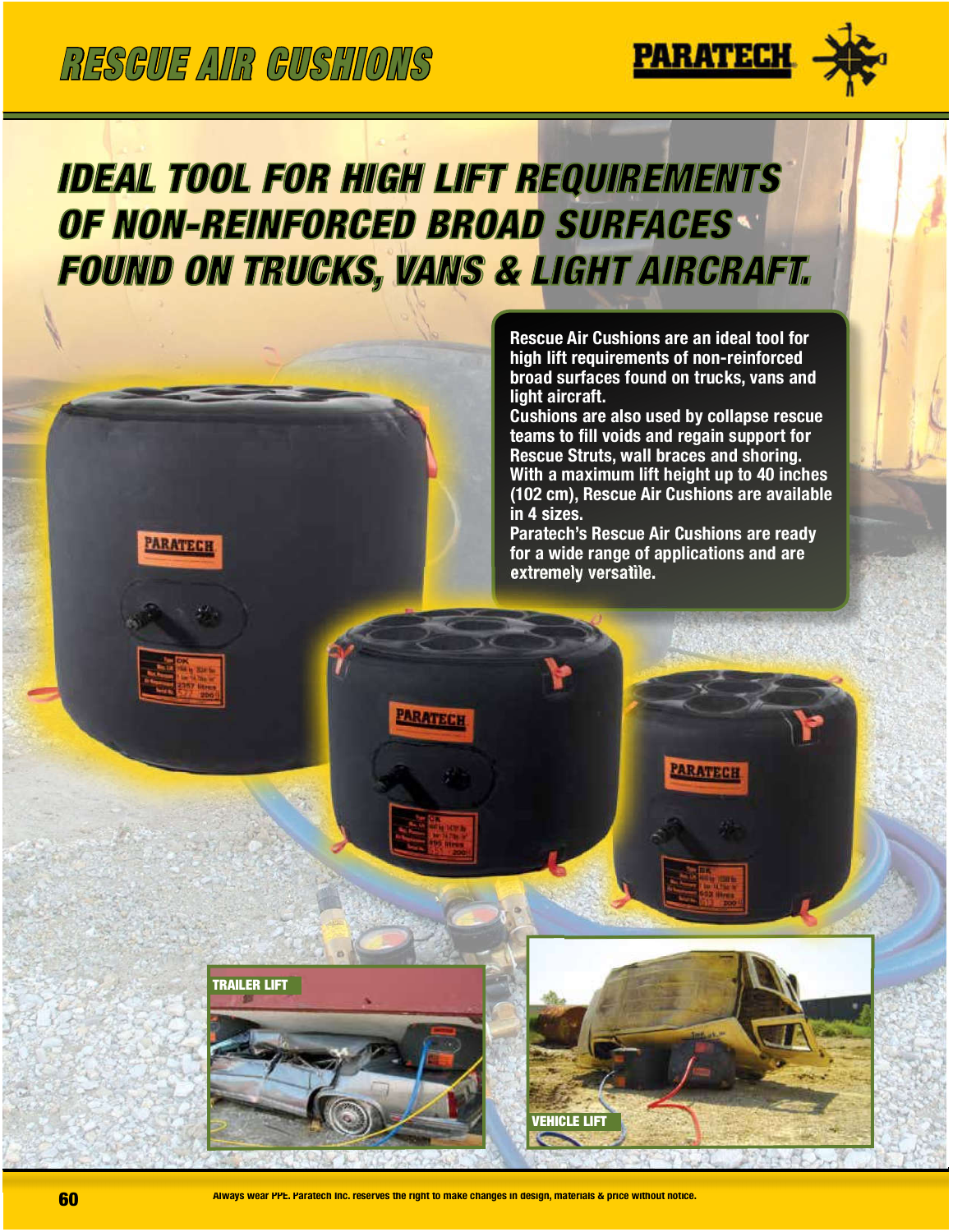

## RESCUE AIR CUSHIONS

#### Rescue Air Cushions are available in 4 sizes for maximum versatility and a wide range of applications. **Typical Applications Include:**

• Major vehicle accidents (cars, trucks, buses)

- Light aircraft recovery
- Filling voids created in trench collapse
- Small vehicle turnovers
- Downed or trapped animals
- Flotation device
- Industrial lifting applications

A soft footprint allows placement on soft and uneven terrain, with a contact area exceeding lifting height.

Constructed with a highly durable contact area, Rescue Air Cushions have Neoprene coated exterior and interior reinforcement belts.

Rescue Air Cushions can be inflated using a variety of compressed air sources including industrial compressed air, compressed air storage cylinders, air brake systems and portable blowers.





#### **SAFETY AND OPERATIONAL FEATURES:**

- Pressure relief valves on cushions and control valve
- **Interior reinforcing maintains flat lift** surfaces for direction of lift force
- **Quick connect couplings** with locking ring
- Positioning handles
- Each cushion is factory tested at 1.3 times operating pressure
- Contact area diameter exceeds **lifting height**
- Operating pressure of 0-14.5 psi / 1.0 bar aramid reinforced

#### ADVANTAGES:

- **Lifting heights from** 17 in to 40 in / 43 cm to 102 cm
- **Greater stability due to the size** of the contact area
- **Lighter loads have predictable** lift results
- **Full lift capacity over full** lifting height
- **Soft footprint allows placement** on soft and uneven terrain
- User repairable for limited damage or punctures
- **Four sizes to choose from**

#### **EASE OF OPERATION:**

Air Cushion inflation can be made from a variety of compressed air sources:

- Industrial compressed air
- Compressed air storage cylinders
- Air brake systems
- Portable blowers

Portable, hand held controller includes adjustable valves, gauges and pressure reliefs

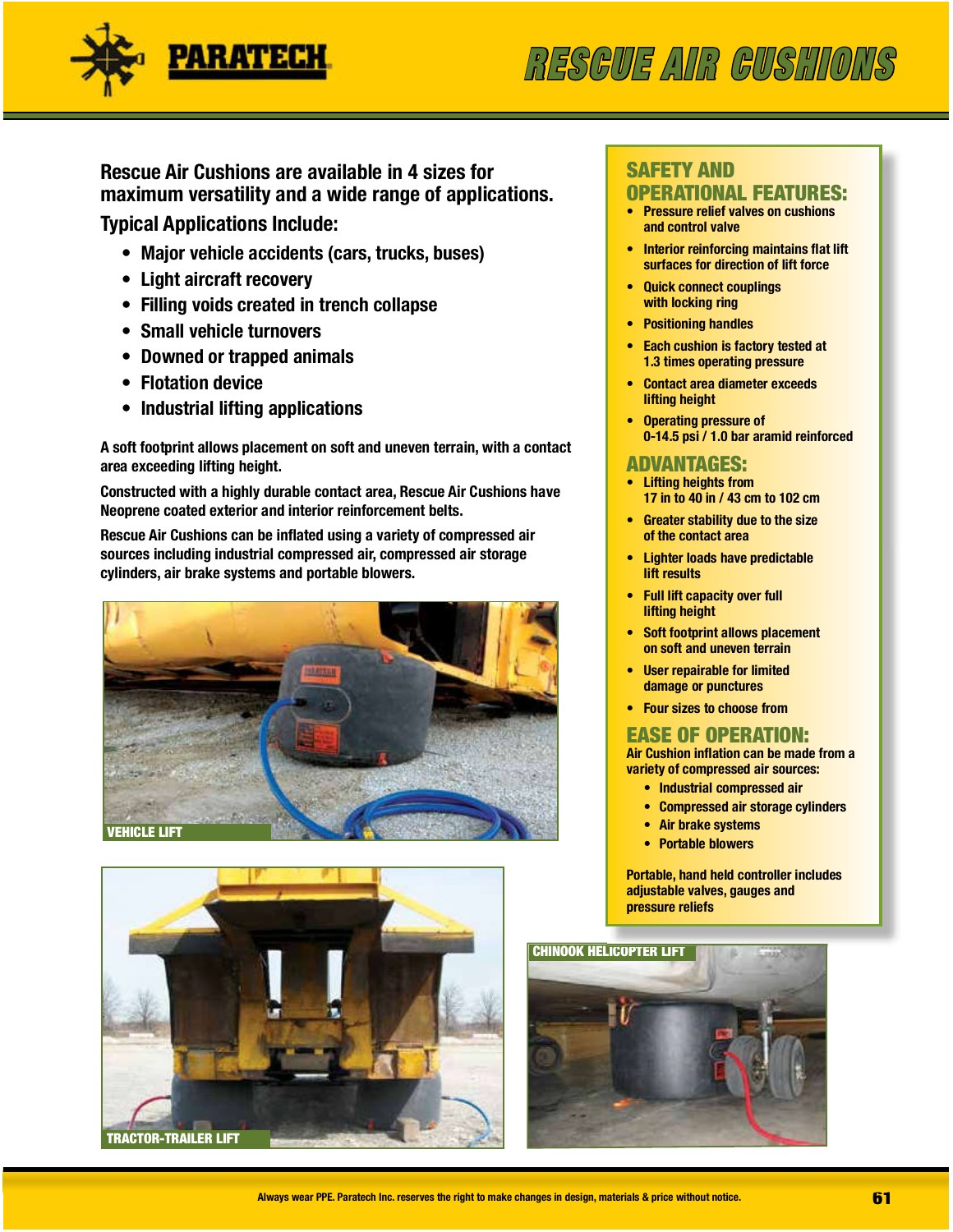

### **RESCUE AIR CUSHIONS**



| Part No.   | <b>Description</b>             | <b>Diameter</b><br>in / cm | Height<br><b>Deflated</b><br>in / cm | Height<br><b>Inflated</b><br>in $\prime$ cm | Lift at<br><b>Max Pressure</b><br>lb / ka | Air<br>Requirement<br>cu ft / cu ltr | Weight<br><b>Packed</b><br>lb / kg |
|------------|--------------------------------|----------------------------|--------------------------------------|---------------------------------------------|-------------------------------------------|--------------------------------------|------------------------------------|
| 22-887005K | A/K Cushion 3.3 Ton (3.0 t)    | 24/61                      | 2/5                                  | 17/43                                       | 6.560 / 2.976                             | 10.4 / 295                           | 35/15                              |
| 22-887010K | B/K Cushion 5.1Ton (4.7 t)     | 30/76                      | 2/5                                  | 23/59                                       | 10.250 / 4.650                            | 22.0 / 620                           | 38/17                              |
| 22-887015K | $C/K$ Cushion 7.4 Ton $(6.7t)$ | 36/91                      | 2/5                                  | 24/61                                       | 14.761 / 6.697                            | 31.6 / 895                           | 50/22                              |
| 22-887020K | D/K Cushion 13.7 Ton (11.9 t)  | 48 / 122                   | 4/10                                 | 39.4 / 100                                  | 26,248 / 11,906                           | 106.0 / 3.010                        | 56 / 25                            |

### **RESCUE AIR CUSHION KITS**

#### **Each Rescue Air Cushion Kit consists of:**

- **Two Rescue Air Cushions with pressure reliefs**
- A dual safety controller with quick connect couplings
- One length of 3/8 in / 9.5 mm diameter high pressure hose with quick connect couplings 16 ft  $\bar{/}$  5m
- Two lengths of 1 in / 2.5 cm diameter low pressure hose with quick connect couplings, 20 ft  $\ell$  6 m

D/K

- **Storage and carrying case**
- Repair kit

### 6 TON / 5.4 METRIC TON LIFT KIT

| Kit Part No.                       | <b>Description</b><br>Net Weiaht:<br>lb                                  | kq       |
|------------------------------------|--------------------------------------------------------------------------|----------|
|                                    | 22-887100KG2 AK/6 Ton (5.4 t)<br>103.0 47.0                              |          |
| Part No.                           | <b>Description</b>                                                       | Quantity |
| 22-887005K                         | A/K Cushion 6 Ton (5.4 t)                                                | 2        |
| 22-887006                          | A/K Cushion Carrying Case                                                |          |
| 22-887305G3                        | Dual Controller with gauges and safety relief valves<br>14.5 psi / 1 bar | 1        |
| 22-887400                          | Air Hose 1 in / 25 mm dia. x 20 ft / 6 m RED                             |          |
| 22-887401                          | Air Hose 1 in / 25 mm dia. x 20 ft / 6 m BLUE                            |          |
| 22-890513                          | Air Hose 3/8 in / 9.5 mm dia. x 16 ft / 5 m BLACK                        | 1        |
| 22-887099K                         | Repair Kit                                                               |          |
| Regulator needed for kit operation |                                                                          |          |

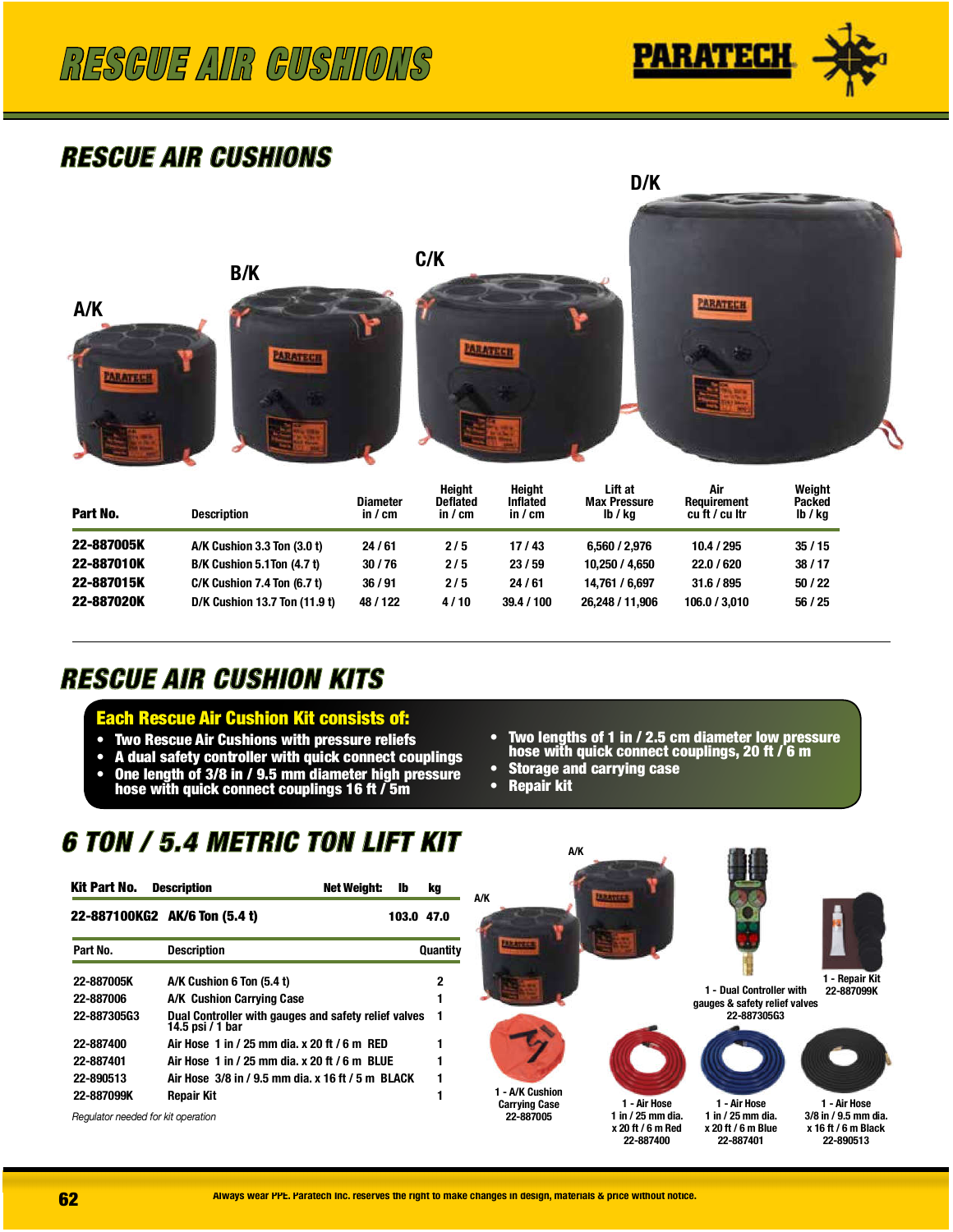

# **RESCUE AIR CUSHIONS**

### 10 TON / 9 METRIC TON LIFT KIT

| Kit Part No.                              | <b>Description</b>                                                       | <b>Net Weight:</b> | lb    | kq       |
|-------------------------------------------|--------------------------------------------------------------------------|--------------------|-------|----------|
|                                           | 22-887102KG2 BK/10 Ton (9 t)                                             |                    | 111.0 | 50.0     |
| Part No.                                  | <b>Description</b>                                                       |                    |       | Quantity |
| 22-887010K                                | B/K Cushion 10 Ton (9 t)                                                 |                    |       | 2        |
| 22-887011                                 | <b>B/K Cushion Carrying Case</b>                                         |                    |       | 1        |
| 22-887305G3                               | Dual Controller with gauges and safety relief valves<br>14.5 psi / 1 bar |                    |       | 1        |
| 22-887400                                 | Air Hose 1 in / 25 mm dia. x 20 ft / 6 m RED                             |                    |       |          |
| 22-887401                                 | Air Hose 1 in / 25 mm dia. x 20 ft / 6 m BLUE                            |                    |       |          |
| 22-890513                                 | Air Hose 3/8 in / 9.5 mm dia. x 16 ft / 5 m BLACK                        |                    |       |          |
| 22-887099K                                | Repair Kit                                                               |                    |       |          |
| <b>Regulator needed for kit operation</b> |                                                                          |                    |       |          |



### 14 TON / 12.7 METRIC TON LIFT KIT

| Kit Part No.                              | <b>Description</b><br><b>Net Weight:</b>                                 | lb    | kq       |
|-------------------------------------------|--------------------------------------------------------------------------|-------|----------|
|                                           | 22-887104KG2 CK/14 Ton (12.7 t)                                          | 139.0 | 63.0     |
| Part No                                   | <b>Description</b>                                                       |       | Quantity |
| 22-887015K                                | <b>C/K Cushion 14 Ton (12.7 t)</b>                                       |       | 2        |
| 22-887016                                 | <b>C/K Cushion Carrying Case</b>                                         |       | 1        |
| 22-88730563                               | Dual Controller with gauges and safety relief valves<br>14.5 psi / 1 bar |       | 1        |
| 22-887400                                 | Air Hose 1 in / 25 mm dia. x 20 ft / 6 m RED                             |       |          |
| 22-887401                                 | Air Hose 1 in / 25 mm dia. x 20 ft / 6 m BLUE                            |       |          |
| 22-890513                                 | Air Hose 3/8 in / 9.5 mm dia. x 16 ft / 5 m BLACK                        |       |          |
| 22-887099K                                | Repair Kit                                                               |       |          |
| <b>Requiator needed for kit operation</b> |                                                                          |       |          |



### 26 TON / 23.6 METRIC TON LIFT KIT

| Kit Part No.       | <b>Description</b><br>Net Weight:                                        | Ib | kq         |
|--------------------|--------------------------------------------------------------------------|----|------------|
|                    | 22-887106KG2 DK/26 Ton (23.6 t)                                          |    | 150.0 68.0 |
| Part No.           | <b>Description</b>                                                       |    | Quantity   |
| 22-887020K         | <b>D/K Cushion 26 Ton (23.6 t)</b>                                       |    | 2          |
| 22-887021          | <b>D/K Cushion Carrying Case</b>                                         |    | 1          |
| <b>22-887305G3</b> | Dual Controller with gauges and safety relief valves<br>14.5 psi / 1 bar |    | 1          |
| 22-887400          | Air Hose 1 in / 25 mm dia. x 20 ft / 6 m RED                             |    |            |
| 22-887401          | Air Hose 1 in / 25 mm dia. x 20 ft / 6 m BLUE                            |    |            |
| 22-890513          | Air Hose 3/8 in / 9.5 mm dia. x 16 ft / 5 m BLACK                        |    | 1          |
| 22-887099K         | <b>Repair Kit</b>                                                        |    |            |
|                    | <b>Requiator needed for kit operation</b>                                |    |            |

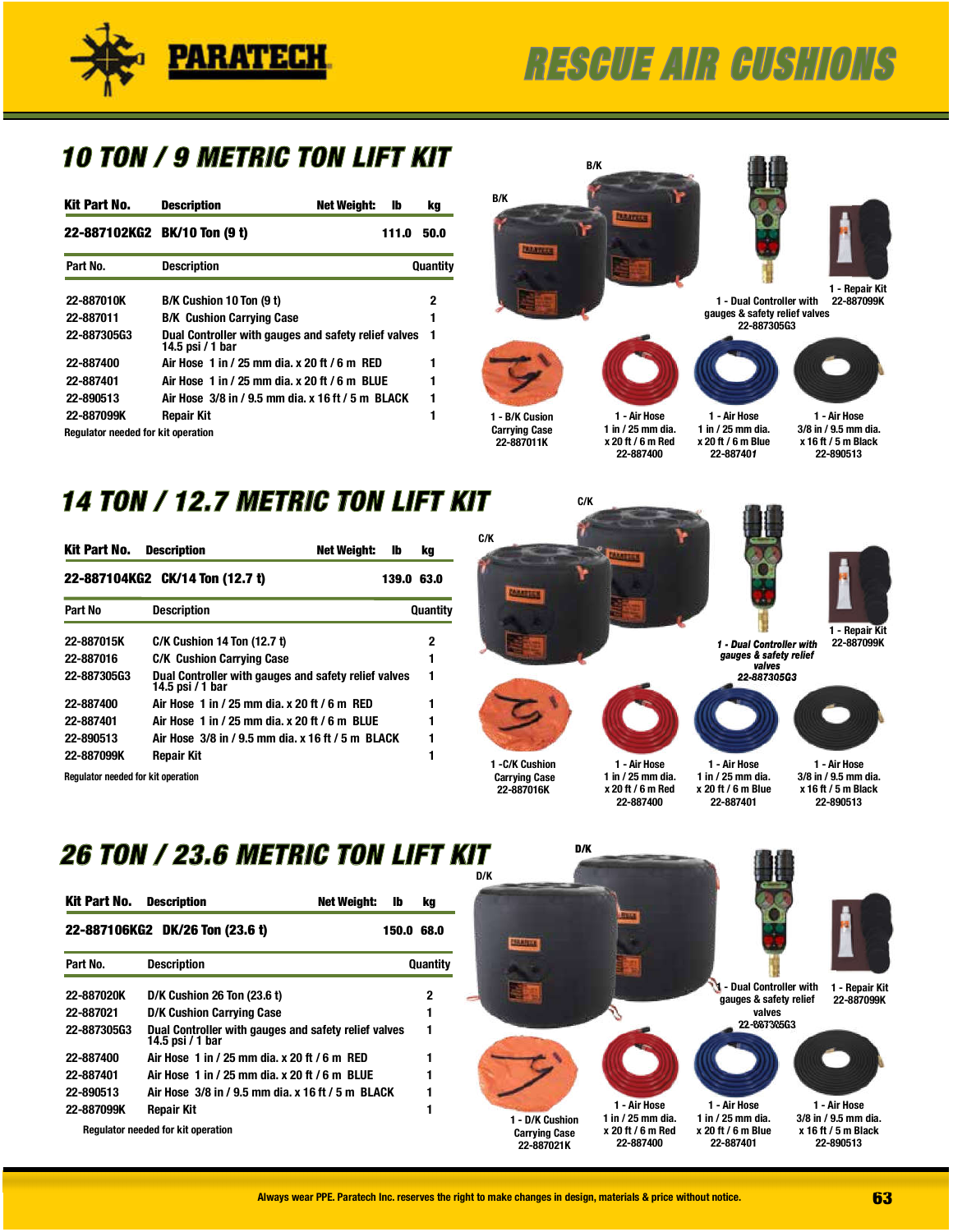

### RESCUE AIR CUSHIONS ACCESSORIES



A/K CUSHION CARRYING CASE PVC coated, toggle fastening NetWeight: 2.4lb 1.1kg Part No. 22-887006



**DUAL CONTROLLER** WITH GAUGES & SAFETY RELIEF 14.5 psi / 1.0 bar NetWeight: 4.2lb 1.9kg Part No. 22-887305G3



AIR HOSE RED 1 in / 25 mm dia. 20ft/6m NetWeight: 11.0lb 5.0kg Part No. 22-887400 40ft/12m NetWeight: 22.0lb 10.0kg Part No. 22-887405 60ft/18m NetWeight: 33.0lb 15.0kg Part No. 22-887410



**B/K CUSHION CARRYING CASE** PVC coated, toggle fastening NetWeight: 3.0lb 1.4kg Part No. 22-887011



**SINGLE CUSHION CONTROLLER** 14.5 psi / 1.0 bar NetWeight: 3.4lb 1.5kg Part No. 22-887314G3



**C/K CUSHION CARRYING CASE** PVC coated, toggle fastening NetWeight: 4.3lb 2.0kg Part No. 22-887016



**REGULATOR G2** 200PSICGA(13.8BAR) Piston Type 5,500-0 psi /<br>379.2-0 bar CGA 347/346 inlet NetWeight: 3.6lb 1.6kg Part No. 22-895401G2



D/K CUSHION CARRYING CASE PVC coated, toggle fastening NetWeight: 6.1lb 2.8kg Part No. 22-887021



**REGULATOR G2** 200 PSI DIN (13.8 BAR) Piston Type Euro 5,500-0 psi /<br>379.2-0 bar DIN

NetWeight: 3.5lb 1.6kg Part No. 22-895401DG2



**AIR HOSE BLACK** 3/8in/9.6dia. 16ft/5m NetWeight: 2.0lb 0.9kg Part No. 22-890513



INLINE RELIEF, SHUT OFF & HOSE ASSEMBLY 1in/2.5cmx16ft/5m Net Weight: 13.5lb 14.5PSI/1.0BARREDHOSE Part No. 22-887350 14.5 PSI / 1.0 BAR BLUE HOSE Part No. 22-887352



**ADAPTER NIPPLE** 5/8in/1.6cmnipple x 1.0 in / 2.5 cm hose NetWeight: 0.2lb 0.1kg Part No. 22-887460



AIR HOSE BLUE 1 in / 25 mm dia.

NetWeight: 11.0lb 5.0kg Part No. 22-887401 40ft/12m NetWeight: 22.0lb 10.0kg Part No. 22-887406 60ft/18m NetWeight: 33.0lb 15.0kg Part No. 22-887411

20ft/6m

QUICK CONNECT COUPLINGS for 1 in / 2.5 cm hose

NetWeight: 0.6lb 0.3kg Part No. 22-887450



REPAIR KIT / MEDIUM PRESSURE Adhesive, assorted aramid/neoprene patches and 60 grit emory cloth

NetWeight: 0.4lb 0.2kg Part No. 22-887099K